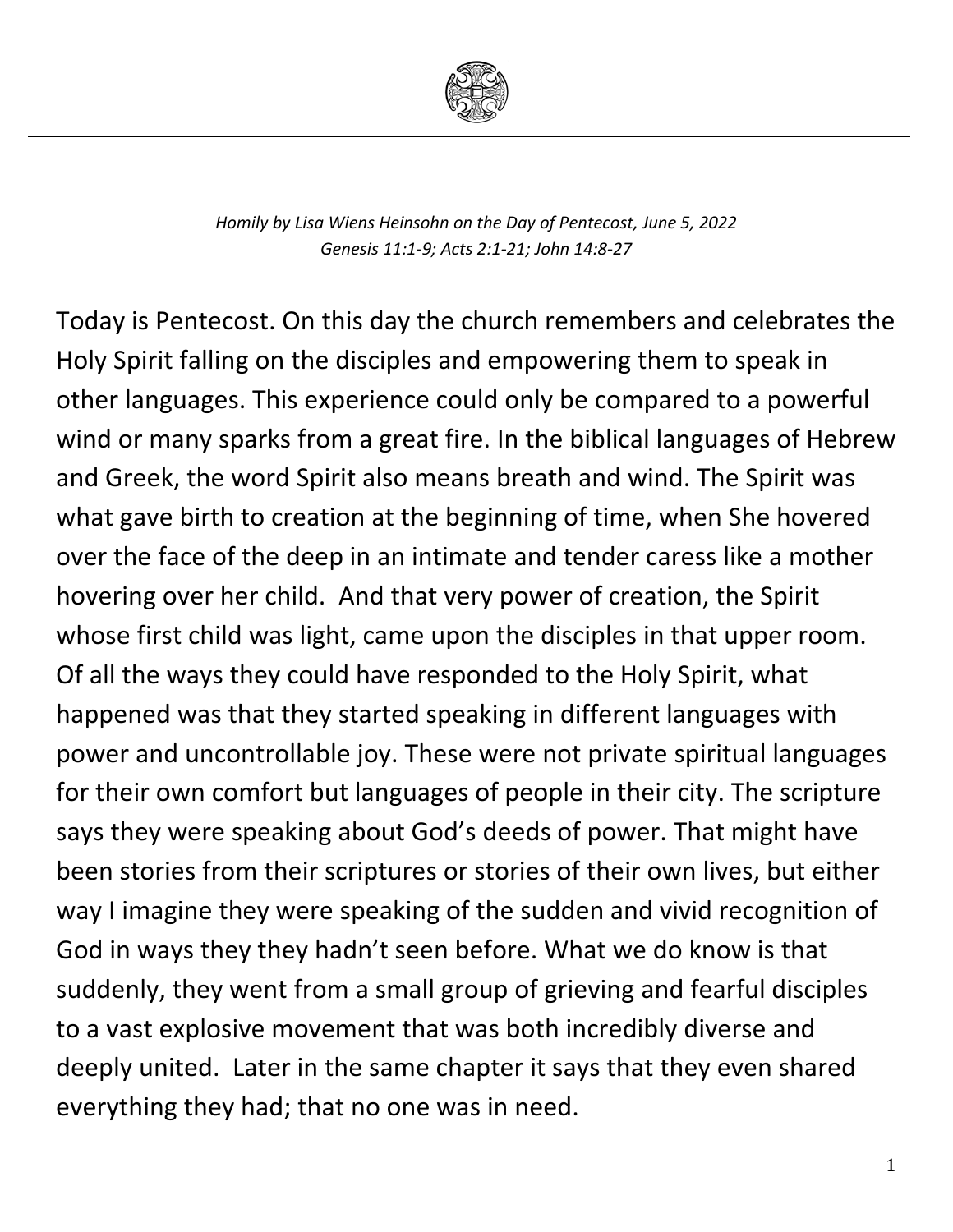Some people refer to this powerful day as the birthday of the church, although I doubt the disciples that day were trying to start a new religion. They were just caught up into the current of God's Spirit into a movement that was something powerful and life-giving, creative and beautiful.

One can't help but see parallels between the church of today and the small group of grieving and fearful disciples at the beginning of the Pentecost story. It's no secret that churches all over the country have been experiencing decline for decades. Those who remain who know how beautiful church can be—a place of healing and transformation, compassion and sharing and love—may be discouraged and mystified by those who have left. One prominent Christian author Brian McLaren has written about these things for decades. In his latest book called *Do I Stay Christian?* he explores reasons to leave Christianity, and reasons to stay. Among the reasons to leave would be the church's complicity in the many forms of imperial dominance and violence including racism, exploitation of the earth, genocide, persecution of LGBTQ persons, and so many other things. He also describes how the church's paradigms and language have sometimes struggled to keep up with our evolving understanding of reality itself. Here's how McLaren describes his own shift in understanding the world in his lifetime:

I used to think that things were real, and change was something that happened to them over time. Now I think that change is real, and that things are events that happen over time. $1$ 

<span id="page-1-0"></span> <sup>1</sup> Brian McLaren, *Do I Stay Christian?*, page 57.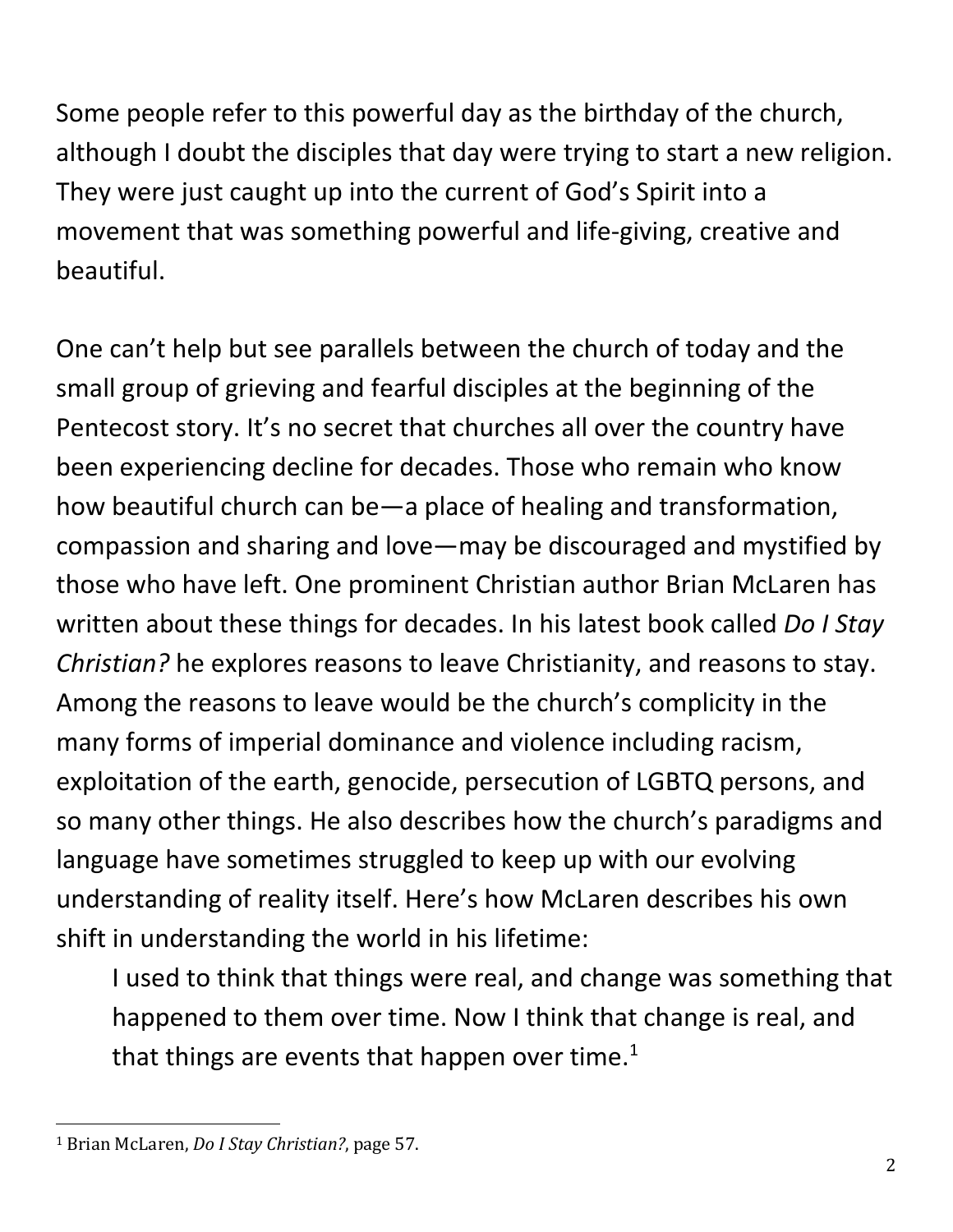Into this universe of constant process and change, can the Christian religion also intentionally evolve and change in ways that are faithful to the original Jesus? Can we really reclaim the truth of the God whose name Yahweh means not only "I am that I am," but also "I will become what I will become"?

McLaren says this:

More than ever before, the world needs religions that teach us to value and love the planet, to see its inherent value and sacredness apart from the human economy. The world needs religions that teach us to love our neighbor as ourselves, remembering that our neighbor includes the refugee, the sick, the poor, the outsider, the outcast, the other, and even the enemy. The world needs religions that teach us to transform our swords into plowshares.. that value love and interdependence, not money and competition; that are anti-racist, anti-authoritarian, gender-equal, and characterized by compassion and wisdom rather than greed, arrogance, and dogmatism.

Christianity could be such a religion. In fact the original Jesus and the best parts of our scripture speak of exactly these themes. Into this room, in this place in history, on this day, I do feel the wind of the Holy Spirit blowing new language and new hope in us here at St. John's. One way is through the beautiful "stories of God's presence and power" that your fellow St. John's parishioners have written, that are being published one at a time in each week's Thursday e-news. The first was this past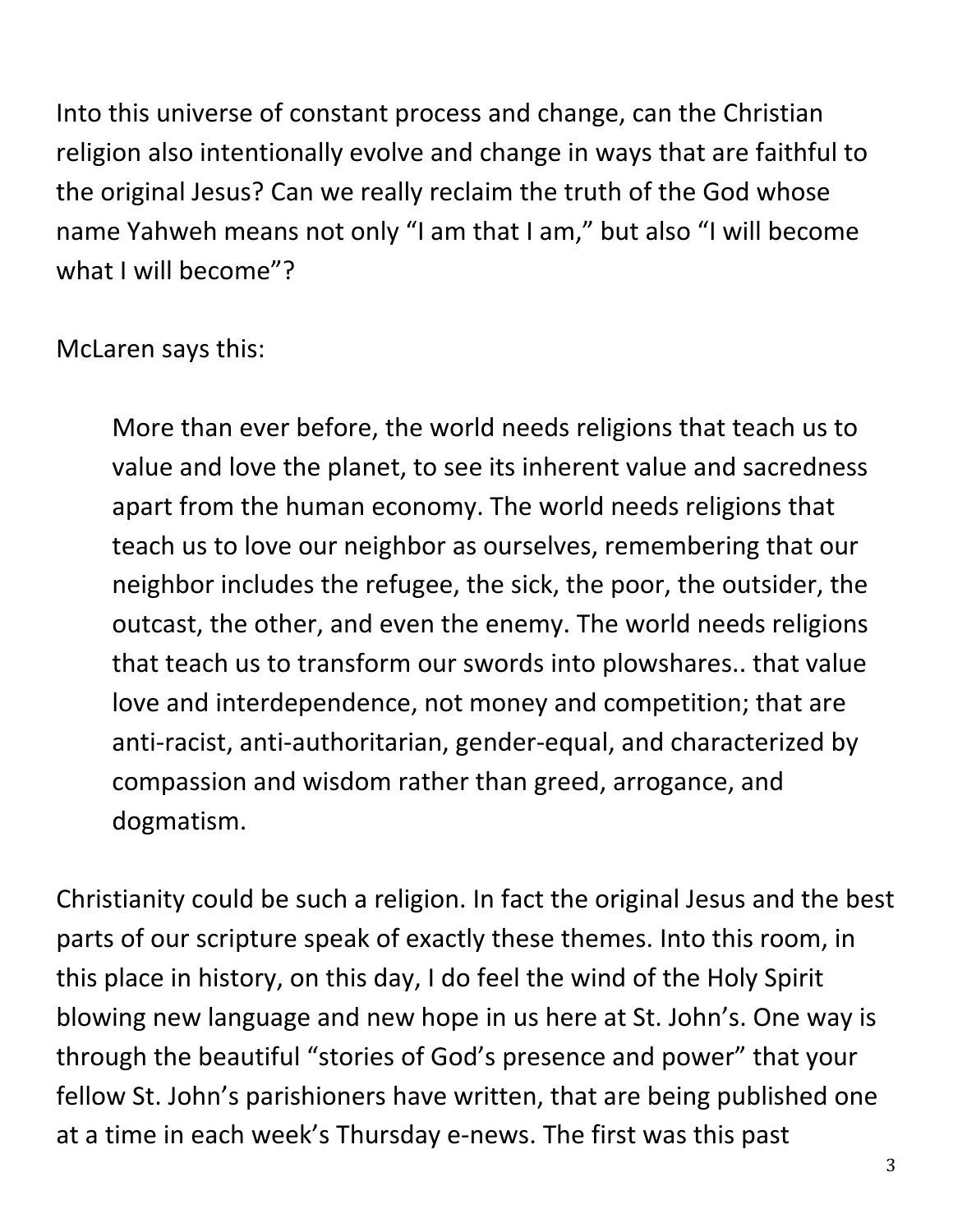Thursday written by Dick Howard, a powerful and moving story I commend to you.

The Holy Spirit also seems to be giving us new language through the work of your vestry. In a recent retreat, the vestry met to pray, reflect on scripture, and try to describe the "why" of St. John's. Why, really, are we here? What almost gave me goosebumps is that at the end, when we asked each vestry member to write in one sentence all that was stirring in their souls about why we come, the same themes repeated over and over again. There was not a cacophony of different ideas that made no sense together, but clear values that emerged. I believe the Spirit is empowering us to express these themes, and that they will continue to evolve as we listen, practice, reflect and adjust; but I'd like to share them with you in draft form. These values are: sacredness; relationship; authenticity; healing; courage; flow; learning; and wonder. Let me explain in more detail.

First: **Sacredness**. We believe God created all life in goodness. No person, plant or animal exists primarily for the pleasure or use of others, but because they are sacred and shimmering with God's presence. Therefore, we seek to walk lightly on the earth, to look for and invite the best in one another, and to create just systems that honor the sacredness of all beings.

**Second: Relationship.** Because we truly are all so very interrelated, we seek to follow Jesus' instruction to "love God, and love our neighbors as ourselves." Therefore we prioritize relationship with God, ourselves and neighbors over transactions, ideologies, or plans. We experience Christ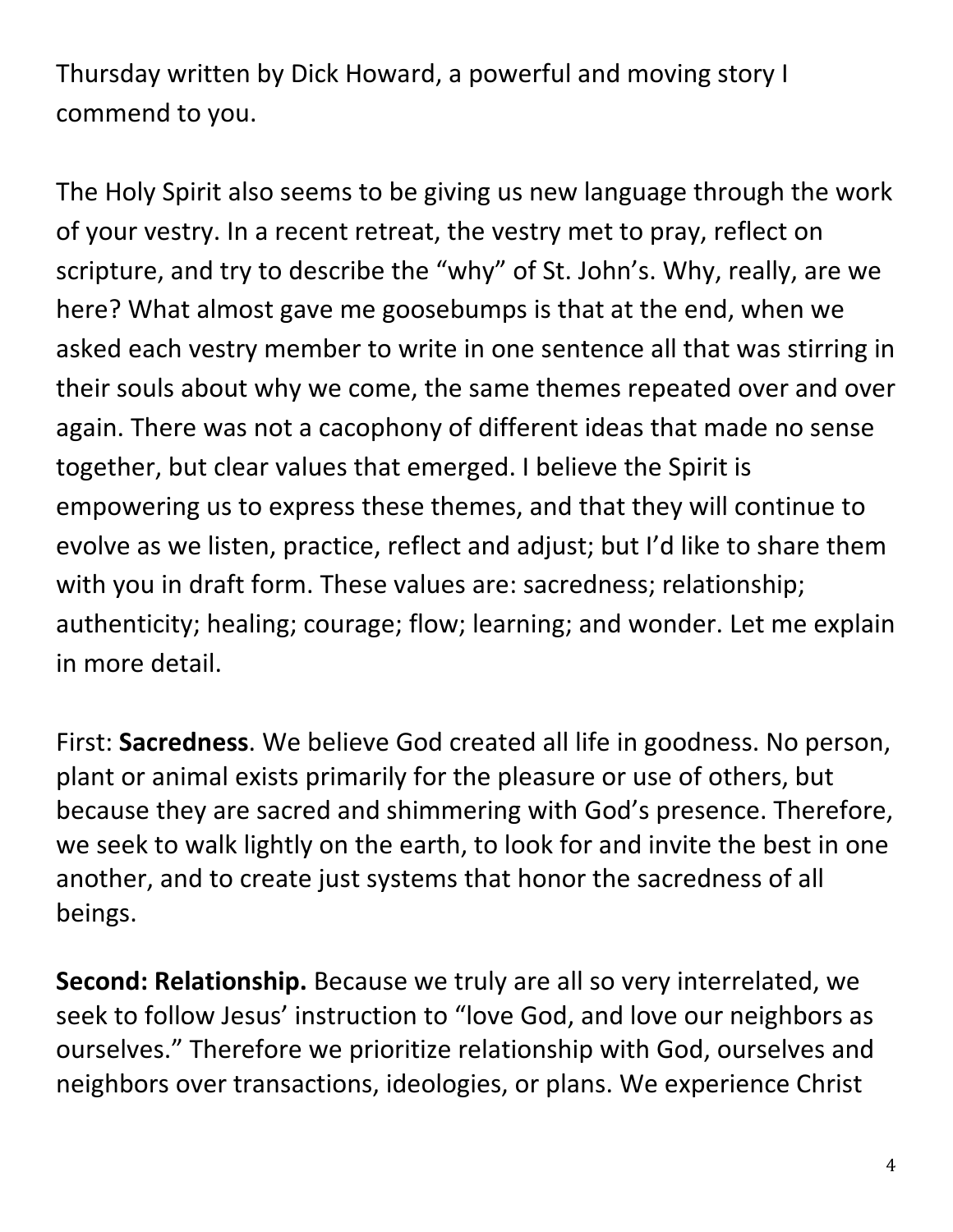inviting us to the Communion table exactly as we are, for community with God and one another.

**Third: Authenticity.** We are a warm, informal community who deeply values honesty, integrity, appropriate vulnerability and the capacity to listen to differing opinions.

**Fourth: Healing.** Jesus' mission was to heal, liberate, and proclaim God's love. We believe God seeks to heal and make whole all that exists, including reconciliation and reparation of breaches in the fabric of our systems and communities.

**Fifth: Courage**. St. John's has long had the willingness to engage difficult subjects and take risks to follow Jesus' Way of Love, including in ministry with people in recovery, those living with AIDS, welcoming the leadership and inclusion of women and LGBTQ persons, and centering the work of racial justice and healing. We seek to continue to have courage to follow where the Spirit leads.

**Sixth: Flow.** We seek to allow all actions in ministry, justice, and relationships to flow naturally from who we are at the core: sacred beings in need of healing, followers of Jesus' Way of Love who care deeply for the sacredness of all others and of all life. When we get the important things right at the center, everything else flows from there.

**Seventh: Learning.** We value inquiry, discernment, practice, openness, experimentation, listening, diversity, and change.

**And finally, eighth: Wonder.** We are amazed by the beauty of life. We seek to cultivate curiosity and open-heartedness rather than judgment.